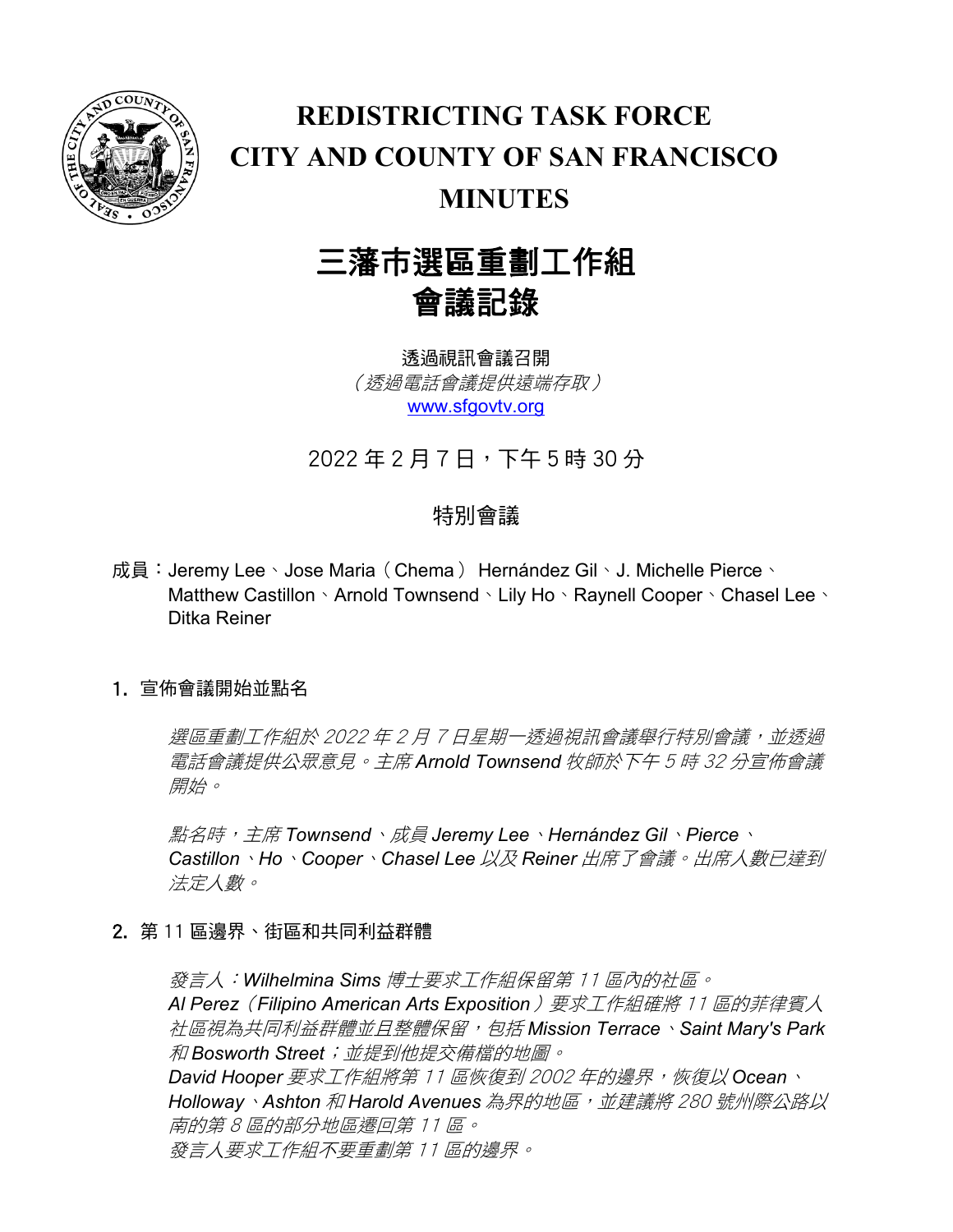主席 *Jose Pecho*(*San Francisco Filipino Chamber of Commerce*)要求工作組將 第11區的菲律賓社區視為共同利益群體,並且整體保留。

會長 *Mary Harris*(*OMI Neighbors in Action*)贊同 *Christopher Bowman* 提交的 擬議地圖上的第 11 區邊界,要求工作組將第 11 區恢復到 2002 年的邊界,恢復  $\n <i>U</i>/Ocean`$ *Holloway`Ashton 和 Harold Avenues 為界的地區,並表示 OMI 與 Saint Francis Wood* 街區少有共同之處。

*Alida Fischer*(*OMI Neighbors in Action*)要求工作組將 *Ocean*、*Holloway*、 *Ashton* 和 *Harold Avenues* 為界的地區移至第 <sup>11</sup> 區。

*Deanna Volek* 要求工作組確認 *OMI* 街區和菲律賓社區是共同利益群體,並將它們 一起保留在第 <sup>11</sup> 區內,包括 *Mission Terrace*、*Saint Mary's Park* 和 *Bosworth Street*。

*Anne Marie Nowak* 要求工作組將 *Ocean*、*Holloway*、*Ashton* 和 *Harold Avenues* 為界的地區移至第 11 區。

*Chris Corgas* 要求工作組將以 *Ocean*、*Holloway*、*Ashton* 和 *Harold Avenues* 為 界的地區移至第 <sup>11</sup> 區,但不包括 *Westwood Park*。

*Steven Depont-Kelani Currier* 要求工作組將第 <sup>11</sup> 區恢復到 <sup>2002</sup> 年的邊界,恢復 以 *Ocean*、*Holloway*、*Ashton* 和 *Harold Avenues* 為界的地區,並建議將 *Crocker Amazon* 足球場以南的 *Saddleback* 社區從第 <sup>10</sup> 區遷回第 <sup>11</sup> 區。

*Linda Liteheiser* 指出 *McLaren Park* 目前以三個不同的議會分區為界,並建議工作 組確認這種安排對附近居民的好處。

主任 *Terrence Valen*(*Filipino Community Center*)要求工作組將第 <sup>11</sup> 區的菲律 賓社區視為共同利益群體並且整體保留,並要求工作組將第 11 區恢復到 2002 年 的邊界,恢復以 *Ocean*、*Holloway*、*Ashton* 和 *Harold Avenues* 為界的區域。

*Elaine Villasper* 要求工作組將第 <sup>11</sup> 區的菲律賓社區視為共同利益群體並且整體保 留,重新連接 *Merced Triangle*,並贊同 *Al Perez* 提出的意見。

發言人要求工作組將第 11 區的黑人、亞裔、拉丁裔和菲律賓社區視為共同利益群 體,並且整體保留在 *OMI* 街區內,並建議重新連接 *Mission Terrace* 北部、 *Excelsior* 和 *Portola*。

*Chuck Obermeyer* 要求工作組確將第 <sup>11</sup> 區的菲律賓社區視為共同利益群體並且 整體保留。恢復以 *Ocean*、*Holloway*、*Ashton* 和 *Harold Avenues* 為界的區域, 並將 *Bosworth Street* 和 *Saint Mary's Park* 保留在第 <sup>11</sup> 區內。

*Simon Timony*(*Advocates Eleven*)要求工作組將以 *Ocean*、*Holloway*、*Ashton* 和 *Harold Avenues* 為界的區域恢復到第 <sup>11</sup> 區,並將 *Mission Terrace*、*Bosworth Street*、*Saint Mary's Park* 納入其中。

會長 Joelle Kenealey (Outer Mission Merchants and Residents Association) *贊 同* Linda Liteheiser *的意見,以及她對 McLaren Park 邊界的看法。* 

*John Avalos* 要求工作組將 *Holloway Avenue* 以北的工人階級和黑人社區視為共同 利益群體,將 *Ocean*、*Holloway*、*Ashton* 和 *Harold Avenues* 為界的地區遷回第 11 區,並恢復 *Geneva Avenue* 附近的地區。

*Barbara Fugate*(*The Cayuga Neighborhood Association*)贊同 *David Hooper* 和 *Mary Harris* 的意見。

*David Pilpel* 要求工作組審查他提交備檔的邊界,並建議不要將 *OMI* 社區重新納入 第 11 區。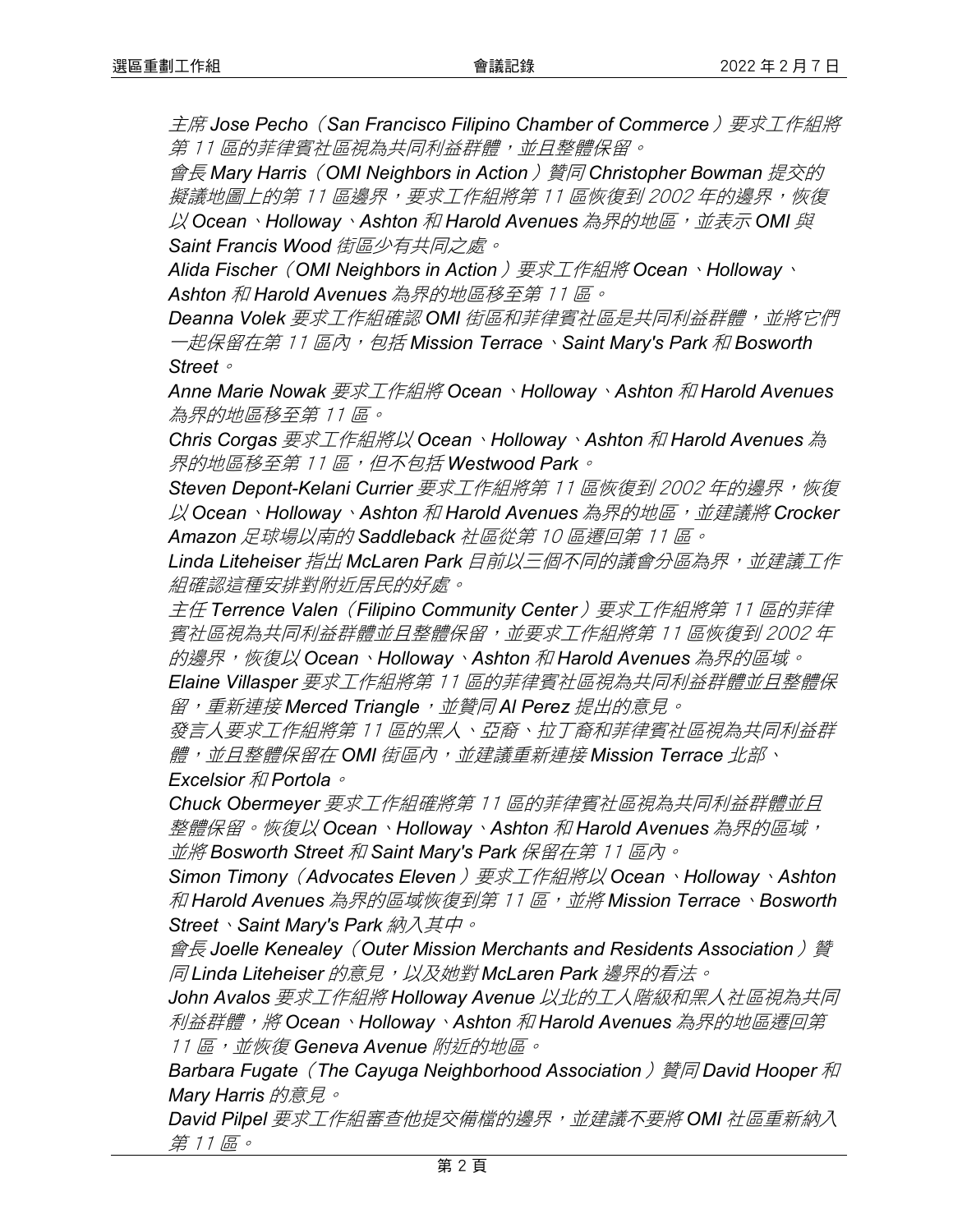**Charlie Shamas** 要求工作組確認第 11 區的不同工人階級社區的利益,並且完整 保留,並建議工作組在今後討論第 11 區的邊界時,事先準備好地圖草案供公眾審 查。

*Elliot Fitzpatrick* 要求工作組將第 <sup>11</sup> 區恢復到 <sup>2002</sup> 年的邊界。 發言人要求工作組將第 11 區的菲律賓人社區視為共同利益群體並且整體保留。 *Mary Thomas* 要求工作組將第 <sup>11</sup> 區恢復到 <sup>2002</sup> 年的邊界,並將 *Ingleside Presbyterian Church* 和其他黑人社區教會納入該區。 發言人要求工作組不要重劃第 11 區的界線。 發言人贊同 *Christopher Bowman* 提交的擬議地圖上的第 <sup>11</sup> 區界線。 會長 *Marc Christensen*(*Merced Extension Triangle Neighborhood Association*) 要求 *Merced Extension Triangle* 社區留在第 <sup>7</sup> 區。 **Monique Guidry** 要求工作組將第 11 區恢復到 2002 年的邊界, 並將 Ingleside *Presbyterian Church* 和其他黑人社區教會納入該區。

在討論結束時,主席 *Townsend* 宣佈該事項已被聽取並記錄在案。

#### 3. Q2 選區重劃顧問的最新情況

選區重劃顧問 *Jaime Clark* 和 *Seth Neill*(*Q2 Data and Research*)介紹推出三藩 市選區重劃工具的最新情況。

發言人:*Steven Depont-Kelani Currier*;*Lauren Girardin*(三藩市婦女選民聯 盟);*Marc Powell* 就聽證會事項相關的各項顧慮進行發言。

在討論結束時,主席 *Townsend* 宣佈該事項已被聽取並記錄在案。

#### 4. 定期和特別會議日程更新

工作組的會議日程沒有任何變化。

*Gus Guibert*(市府律師辦公室)回答了討論過程中提出的問題。

發言人:*Steven Depont-Kelani Currier* 要求工作組安排第二次以第 <sup>11</sup> 區為重點的 會議或在日後舉行特別會議,以考慮接壤的選區。

在討論結束時,主席 *Townsend* 宣佈該事項已被聽取並記錄在案。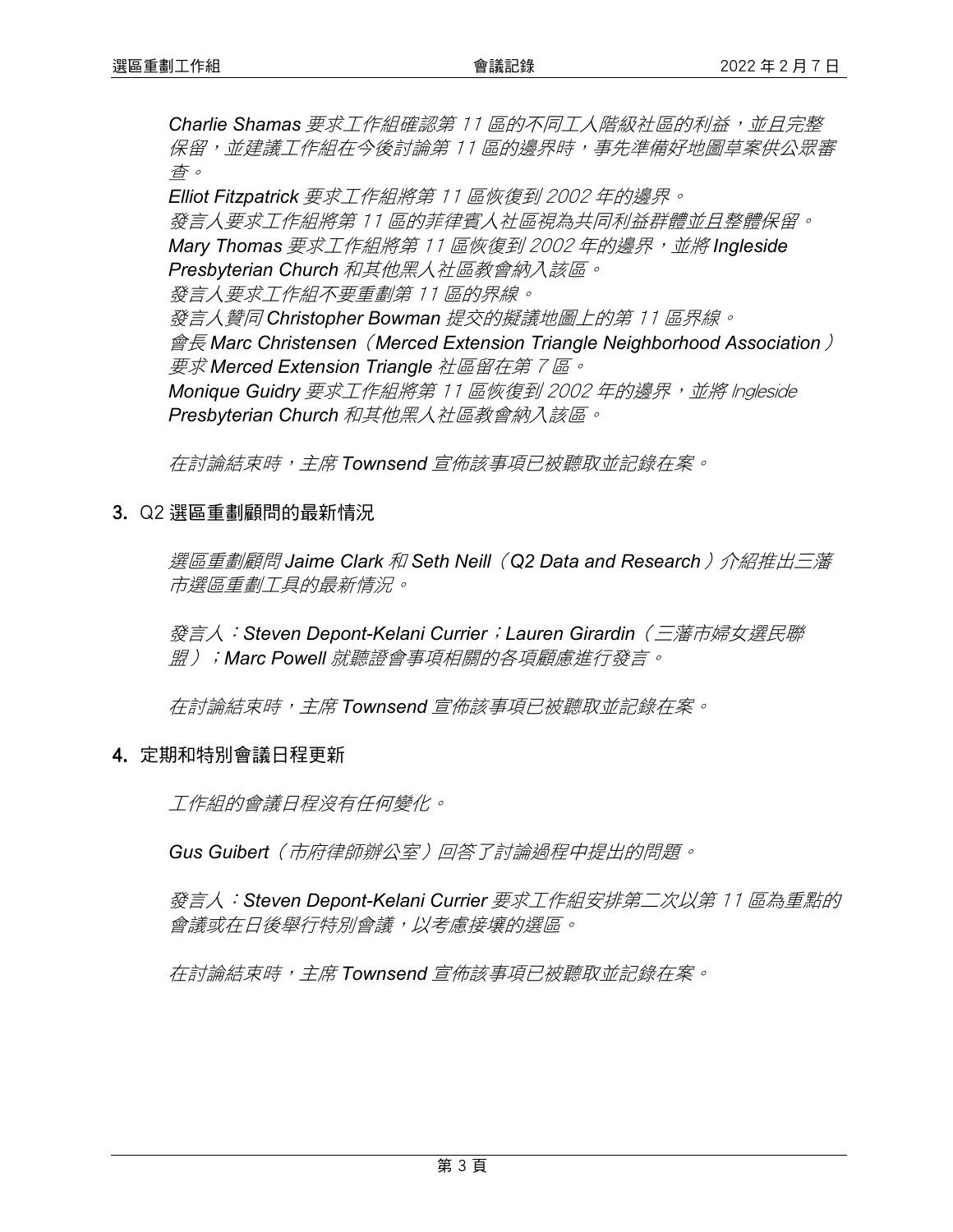#### 5. 推廣計畫更新

*Evelyn Torres*(*Civic Edge Consulting*)介紹了自上次提出這個議程項目以來的後 續情況,並回答在討論過程中提出的問題。

發言人:*Steven Depont-Kelani Currier*;*Lauren Girardin*(三藩市婦女選民聯 盟)就聽證會事項相關的各項顧慮進行發言。

在討論結束時,主席 *Townsend* 宣佈該事項已被聽取並記錄在案。

#### 6. 工作組成員報告和市政府部門代表/政府官員報告

*Castillon* 成員報告他最近與菲律賓社區的成員進行會晤,展示線上繪圖工具和地 圖提交資料。

發言人:無。

在討論結束時,主席 *Townsend* 宣佈該事項已被聽取並記錄在案。

#### 7. 公眾意見

**發言人:Luke Bornheimer** 要求工作組重劃市內許多與多個選區交界的公園,如 *Golden Gate Park* 和 *McLaren Park*,並考慮不要將它們納入任何議會分區。 *David Pilpel* 向工作組表達了各項顧慮。*Lauren Girardin*(三藩市婦女選民聯盟) 表達了對將城市公園排除在議會分區之外的各項顧慮。*Jen Tse*(三藩市婦女選民 聯盟)針對當天最高法院對 *Merrill v. Mulligan* 案的裁決,表達了對為自黨利益改 劃選區的各項顧慮。*Steven Depont-Kelani Currier* 向工作組表達了各項顧慮。

在討論結束時,主席 *Townsend* 宣佈該事項已被聽取並記錄在案。

#### 8. 未來的議程項目

沒有提出新的未來議程項目。

發言人:*Luke Bornheimer* 要求工作組考慮一個未來議程項目,以討論選區重劃對 城市公園的影響。

在討論結束時,主席 *Townsend* 宣佈該事項已被聽取並記錄在案。